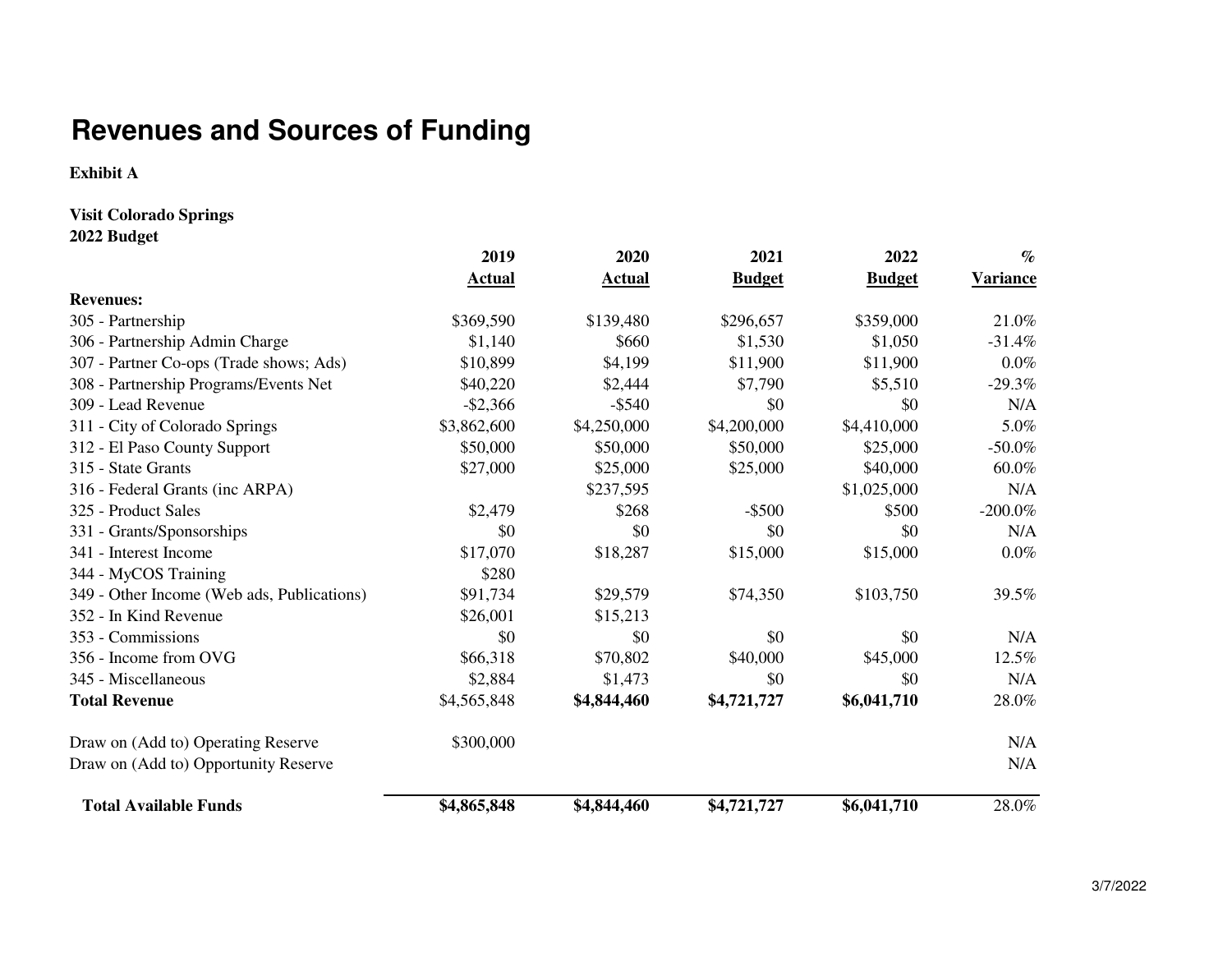# **Expenditures by Accounting Line Item**

**Exhibit B**

## **Visit Colorado Springs 2022 Budget**

|                                     | 2019        | 2020        | 2021          |               | 2022 vs. 2021 Budget       |
|-------------------------------------|-------------|-------------|---------------|---------------|----------------------------|
|                                     | Actual      | Actual      | <b>Budget</b> | <b>Budget</b> | $\frac{q}{\ell}$           |
| <b>Expenditures:</b>                |             |             |               |               | <b>Variance</b>            |
| 401-Salary & Wages                  | \$1,296,035 | \$1,291,504 | \$1,259,916   | \$1,430,615   | 13.5%                      |
| 403 - Payroll Processing            |             |             |               | \$4,000       | N/A                        |
| 404-Professional Fees               | \$53,500    | \$20,540    | \$28,800      | \$26,300      | -8.7% No TID in 2022       |
| 405 - Moving Expense                |             |             |               | \$10,000      | N/A                        |
| 411-Payroll Taxes                   | \$118,409   | \$99,336    | \$115,494     | \$132,792     | 15.0%                      |
| 412-Personal Property Tax           | \$1,216     | \$866       | \$1,161       | \$1,634       | 40.7%                      |
| 413-Employee Insurance              | \$145,077   | \$114,111   | \$141,873     | \$177,721     | 25.3% Med/Life             |
| 417-Professional Development        | \$37,750    | \$3,353     | \$31,599      | \$40,800      | 29.1%                      |
| 419-Other Benefits                  | \$180,087   | \$82,719    | \$102,046     | \$139,191     | 36.4% IRA/Perf Awards      |
| 432 - Planning; Assessments         | \$20,000    | \$3,082     | \$25,000      | \$40,000      | 60.0% DMP; Ops Assess      |
| 435-Research                        | \$55,100    | \$20,604    | \$74,800      | \$59,800      | $-20.1\%$                  |
| 436-Branding/OCUSA                  | \$50,000    | \$25,126    | \$75,000      | \$75,000      | $0.0\%$                    |
| 510-Travel/Trade                    | \$248,300   | \$84,557    | \$126,200     | \$146,200     | 15.8%                      |
| 601-Public Relations                | \$6,410     | \$2,005     | \$7,500       | \$12,000      | 60.0%                      |
| 602-Partnership Events (netted)     | \$0         | \$0         | \$0           | \$0           | N/A                        |
| 603-Advertising and Web Marketing   | \$1,593,399 | \$1,376,156 | \$1,761,522   | \$2,568,854   | 45.8%                      |
| 607-VIC Expense                     | \$17,560    | \$4,069     | \$6,300       | \$17,550      | 178.6% Includes Acacia     |
| 610-Cost of Goods Sold (netted)     | \$1,200     | \$215       | \$0           | \$0           | N/A                        |
| 612-Community Relations             | \$22,400    | \$6,825     | \$31,300      | \$20,000      | $-36.1%$                   |
| 613-Business Development            | \$161,325   | \$35,994    | \$103,150     | \$97,162      | $-5.8%$                    |
| 621-Promotional Material            | \$39,296    | \$36,361    | \$8,750       | \$50,300      | 474.9%                     |
| 623-Trade Show Display              | \$150       | \$0         | \$0           | \$5,000       | N/A                        |
| 705-Auto/Park                       | \$11,150    | \$2,776     | \$9,700       | \$9,900       | 2.1%                       |
| 721-Telephone                       | \$14,760    | \$14,352    | \$13,740      | \$13,740      | $0.0\%$                    |
| 723-Postage                         | \$102,825   | \$65,029    | \$109,400     | \$109,800     | 0.4%                       |
| 731-Rent                            | \$127,954   | \$149,520   | \$130,208     | \$134,060     | $3.0\%$                    |
| 741-Print/Duplicating               | \$8,450     | \$1,827     | \$5,750       | \$5,700       | $-0.9\%$                   |
| 743-Supplies                        | \$22,000    | \$12,280    | \$25,000      | \$25,000      | $0.0\%$                    |
| 751-Dues/Subscriptions              | \$71,778    | \$50,891    | \$93,018      | \$103,135     | 10.9%                      |
| 752-Utilities                       | \$34,200    | \$37,181    | \$45,120      | \$43,968      | $-2.6%$                    |
| 753-Repairs/Maintenance/Cleaning    | \$14,520    | \$54,286    | \$35,120      | \$40,115      | 14.2%                      |
| 755-Technology Maintenance/Supplies | \$115,904   | \$104,573   | \$125,870     | \$198,870     | 58.0%                      |
| 757-Equipment Rental                | \$1,400     | \$1,916     | \$3,080       | \$2,720       | $-11.7\%$                  |
| 760-Bank/Credit Card Fees           | \$5,300     | \$2,680     | \$5,300       | \$5,300       | $0.0\%$                    |
| 761-Insurance                       | \$6,700     | \$7,026     | \$9,000       | \$9,000       | $0.0\%$                    |
| 769-Miscellaneous                   | \$2,850     | \$2,293     | \$2,910       | \$2,910       | $0.0\%$                    |
| 771-El Paso Cty-Postage             | \$24,000    | \$24,000    | \$24,000      | \$24,000      | $0.0\%$                    |
| 803-Staff Expense                   | \$16,713    | \$9,085     | \$18,000      | \$17,400      | $-3.3\%$                   |
| 805-Publications                    | \$9,800     | \$701       | \$4,000       | \$9,000       | 125.0%                     |
| 806-Contract for Services           | \$24,000    | \$13,200    | \$0           | \$0           | $\rm N/A$                  |
| 807-Bad Debt                        |             | \$16,173    |               |               | N/A                        |
| 808-Depreciation                    | \$46,067    | \$11,827    | \$20,000      | \$82,073      | 310.4% leasehold imp; furi |
| 810-Loss on Abandonment of Assets   |             |             |               |               | N/A                        |
| 812-Special Events                  | \$150,400   | \$74,896    | \$142,100     | \$150,100     | 5.6%                       |
| 819-Special Projects/USOM&HOF       | \$4,762     | \$0         | \$0           | \$0           | N/A                        |
| <b>Total Expenditures</b>           | \$4,862,747 | \$3,863,935 | \$4,721,727   | \$6,041,710   | 28.0%                      |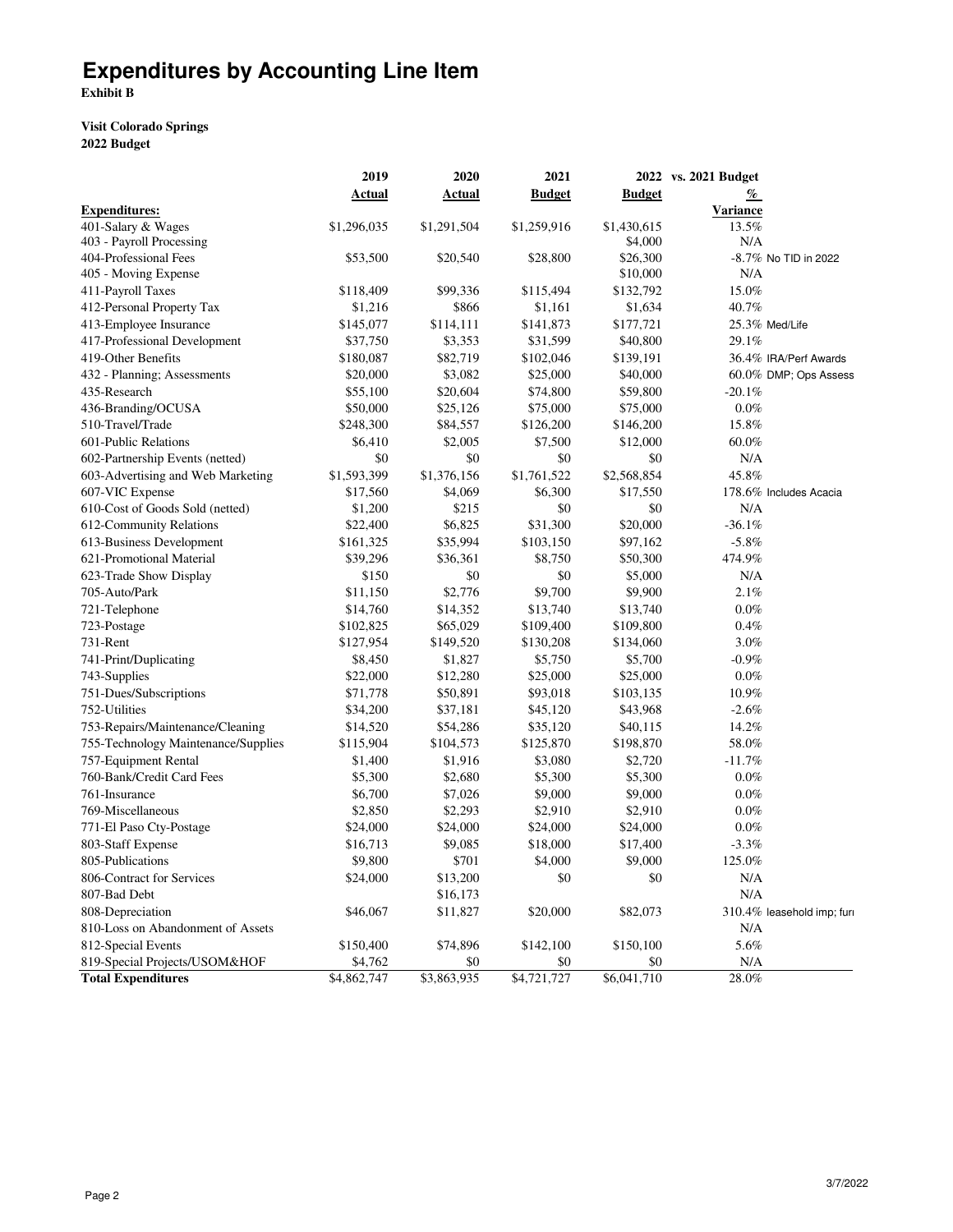## **Departmental Summaries**

# **Visit Colorado Springs Dept. Summaries As Budgeted FY 2022**

| F 1 4044                                         |                 |         |                 |         |                 |         |
|--------------------------------------------------|-----------------|---------|-----------------|---------|-----------------|---------|
|                                                  | <b>Budgeted</b> |         | <b>Budgeted</b> |         | <b>Budgeted</b> |         |
| <b>Revenues:</b>                                 | 2020            | % Total | 2021            | % Total | 2022            | % Total |
| Bed & Car Tax via City Contract                  | \$4,200,000     | 85%     | \$4,200,000     | 89%     | \$4,410,000     | 73%     |
| El Paso County - General Fund                    | \$50,000        | 1%      | \$50,000        | 1%      | \$25,000        | $0\%$   |
| Federal Funding (EPC/ARPA)                       |                 |         |                 |         | \$1,025,000     | 17%     |
| Partnership & Misc. Income                       | \$668,423       | 13%     | \$471,727       | 10%     | \$581,710       | 10%     |
| <b>Total</b>                                     | \$4,918,423     | 99%     | \$4,721,727     | 100%    | \$6,041,710     | 100%    |
| Draw on Fund Balance (% of Expenditures)         | \$35,000        | 1%      | \$0             | $0.0\%$ | \$0             | $0.0\%$ |
| <b>Total Available Funds</b>                     | \$4,953,423     | 100.00% | \$4,721,727     | 100.00% | \$6,041,710     | 100.00% |
| <b>Expenditures:</b>                             |                 |         |                 |         |                 |         |
| <b>Tourism Marketing</b>                         |                 |         |                 |         |                 |         |
| <b>Domestic Tourism Sales and Marketing</b>      |                 |         |                 |         |                 |         |
| Salaries & Benefits                              | \$28,334        |         | \$0             |         | \$0             |         |
| Marketing                                        | \$89,133        |         | \$2,630         |         | \$54,870        |         |
| General & Administration                         | \$17,789        |         | \$0             |         | \$24,897        |         |
| Sub Total                                        | \$135,256       | 3%      | \$2,630         | $0\%$   | \$79,767        | 1%      |
| <b>International Tourism Sales and Marketing</b> |                 |         |                 |         |                 |         |
| Salaries & Benefits                              | \$53,620        |         | \$0             |         | \$0             |         |
| Marketing                                        | \$124,425       |         | \$0             |         | \$2,500         |         |
| General & Administration                         | \$17,939        |         | \$0             |         | \$0             |         |
| Sub Total                                        | \$195,984       | 4%      | \$0             | $0\%$   | \$2,500         | $0\%$   |
|                                                  |                 |         |                 |         |                 |         |
| <b>Sports Sales and Special Event Marketing</b>  |                 |         |                 |         |                 |         |
| Salaries & Benefits                              | \$74,794        |         | \$77,199        |         | \$95,105        |         |
| Marketing                                        | \$211,486       |         | \$161,842       |         | \$245,987       |         |
| General & Administration                         | \$17,339        |         | \$23,082        |         | \$27,397        |         |
| Sub Total                                        | \$303,619       | 6%      | \$262,123       | 6%      | \$368,489       | $6\%$   |
|                                                  |                 |         |                 |         |                 |         |
| <b>Visitor Services</b>                          |                 |         |                 |         |                 |         |
| Salaries & Benefits                              | \$106,224       |         | \$151,140       |         | \$181,290       |         |
| Marketing                                        | \$178,850       |         | \$160,440       |         | \$158,390       |         |
| General & Administration                         | \$51,064        |         | \$51,476        |         | \$66,630        |         |
| Sub Total                                        | \$336,138       | 7%      | \$363,056       | 8%      | \$406,310       | 7%      |
| <b>Total Tourism</b>                             | \$970,997       | 21%     | \$627,809       | 13%     | \$857,066       | 14%     |
| <b>Convention Sales and Servicing</b>            |                 |         |                 |         |                 |         |
| Salaries & Benefits                              | \$381,602       |         | \$292,569       |         | \$369,607       |         |
| Marketing                                        | \$564,314       |         | \$543,409       |         | \$645,375       |         |
| General & Administration                         | \$102,218       |         | \$88,599        |         | \$114,061       |         |
| Total                                            | \$1,048,134     | 22%     |                 | 20%     | \$1,129,043     | 19%     |
|                                                  |                 |         | \$924,577       |         |                 |         |
| Marketing & Communications                       |                 |         |                 |         |                 |         |
| Salaries & Benefits                              | \$396,659       |         | \$374,028       |         | \$459,401       |         |
| Marketing                                        | \$1,246,230     |         | \$1,469,186     |         | \$2,209,641     |         |
| General & Administration                         | \$67,890        |         | \$111,450       |         | \$145,431       |         |
| Total                                            | \$1,710,779     | 36%     | \$1,954,664     | 41%     | \$2,814,473     | 47%     |
| <b>Partnership Sales and Events</b>              |                 |         |                 |         |                 |         |
| Salaries & Benefits                              | \$132,424       |         | \$131,673       |         | \$137,787       |         |
| Marketing                                        | \$21,050        |         | \$10,800        |         | \$10,800        |         |
| General & Administration                         | \$50,864        |         | \$51,963        |         | \$65,571        |         |
| Total                                            | \$204,338       | 4%      | \$194,436       | 4%      | \$214,158       | 4%      |
| <b>Management and Administration</b>             |                 |         |                 |         |                 |         |
| Salaries & Benefits                              | \$694,036       |         | \$624,319       |         | \$687,930       |         |
| Marketing                                        | \$216,041       |         | \$282,723       |         | \$197,178       |         |
| General & Administration                         | \$109,098       |         | \$114,699       |         | \$141,863       |         |
| Total                                            | \$1,019,175     | 22%     | \$1,021,741     | 22%     | \$1,026,971     | 17%     |
|                                                  |                 |         |                 |         |                 |         |
| <b>Total Operating Budget</b>                    | \$4,953,423     | 105%    | \$4,723,227     | 100%    | \$6,041,710     | 100%    |